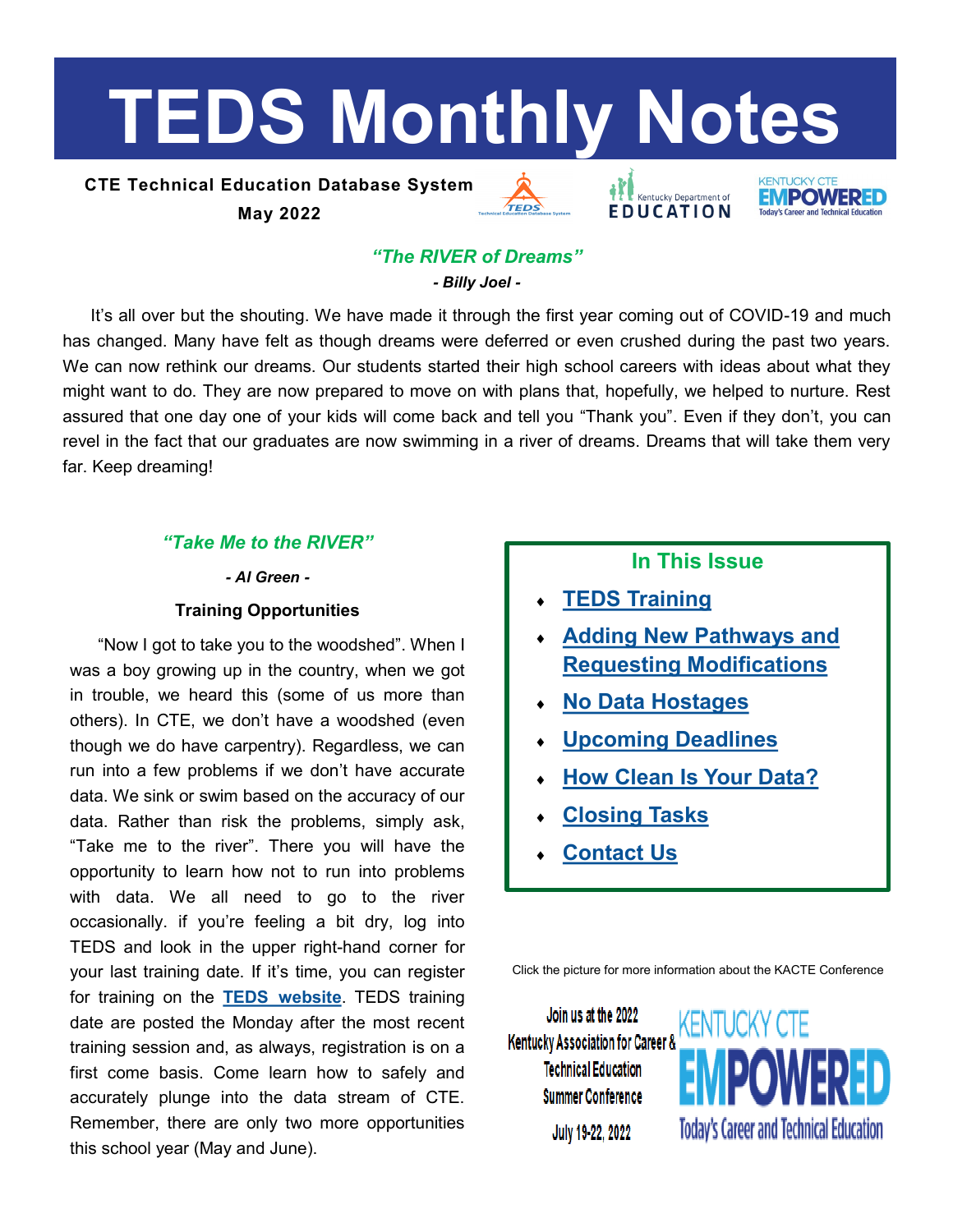# *"Cool Change"*

#### *- Little RIVER Band -*

#### **Adding New Pathways and Modification Requests for 2022-2023**

<span id="page-1-0"></span>Yes, I cheated a little with the title. But it is possible that you have reviewed your labor market information and student interest and decided it was time for a cool change. That new pathway you are thinking about needs to be added toy your TEDS for your kids (and your schools) to get credit for their hard work. As it should be, cool changes are easy. We have provided a step-by-step guide for how to Request to ADD or REMOVE a Pathway. Just remember you will need to request this change before September 1, 2022. Now is your chance. Now that your life is so prearranged, I know that it's time for a cool change.

## *"Cry Me A RIVER"*

#### *- Justin Timberlake -*

#### **No Data Hostages**

"So, you took a chance and made other plans, but I bet you didn't think that they would come crashing down". John Lennon even says, "Life is what happens while you're busy making other plans…" We must make sure part of our plans include keeping our data clean. Our kids are counting on it. Sometimes OCTE is seen as the "Big Bad" because a school or district feels like they need to cry me a river when something is forgotten. So… as we teach our students to time manage, we can lead by example. Don't let your kids miss out on opportunities. OCTE is not a Big Bad, but we do have to maintain fidelity in the data. Besides, you don't want to have to explain to a family that their student did not get an earned opportunity because of other plans. Remember, there's no crying in CTE!

## *"RIVER So Wide"*

#### *- Phil Collins -*

#### **Upcoming Deadlines**

"We all sink or swim in the same ocean…" I guess the same can be said as we try to cross the river so wide that is TEDS data. Wouldn't it be nice to know just when the tide will rise and how long we have to get across? Guess what? The Secondary Schools Timeline on the main TEDS website is the perfect early warning system. Sorry, there are no flags, bells or whistles, but they are easy reads.

| June 15 | TEDS End of Year Data entered in IC and imported to TEDS. Remember to check<br>$\bullet$<br>• ALL students, not just active<br>• Semester Data (credits, student objectives, etc.) |
|---------|------------------------------------------------------------------------------------------------------------------------------------------------------------------------------------|
| June 30 | Career Readiness Data Entered Where Possible<br>$\bullet$                                                                                                                          |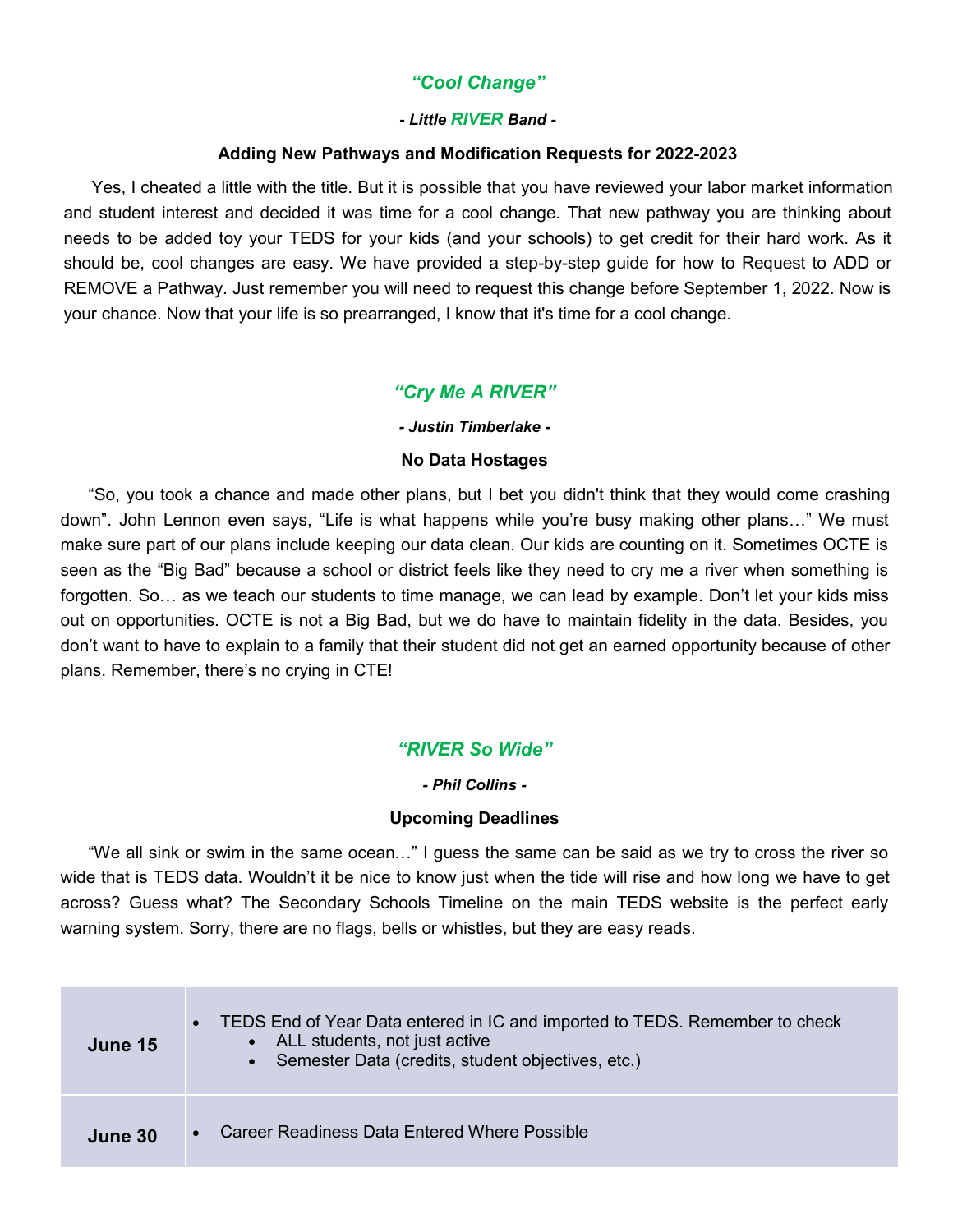## *"Hole in the RIVER"*

#### *- Crowded House -*

#### **How Clean Is Your Data?**

# <span id="page-2-0"></span>*"There's a hole in the river where a memory lies. From the land of the living to the air and sky".*

Fidelity R' Us. We all know that data can tell any story. We need to make sure that our data tells the right story about what we are doing in Kentucky. We have so much free flowing data that we must control the flow. The last thing we need is a hole in the river. Our funding helps us make sure our programs stay in the land of the living where they can be most beneficial to our students. As CTE data stewards, there are some things we can do to direct the flow of our river. For example:

- When students are enrolled in pathways,
	- $\Diamond$  They should know they are in that pathway (no surprises)
	- The correct credit hours must be posted. Then, **they must be updated when anything about the student record changes.**
- When a student earns an industry certification for their chosen pathway, it should be properly entered in TEDS the same school year it is earned.
- Once a student meets the definition of concentrator, that should be properly noted in IC and **imported**  into TEDS when it happens.
- **You must review and update the data one last time at the end of the school year (before your local IC is locked for the year) to ensure data accuracy**

**The river was life and it flowed in us we had no photos for the moment was ours It was in all of us now and we wouldn't let that go we breathed it in with wet shoes and wet rocks and the river was life.**

**- Atticus**